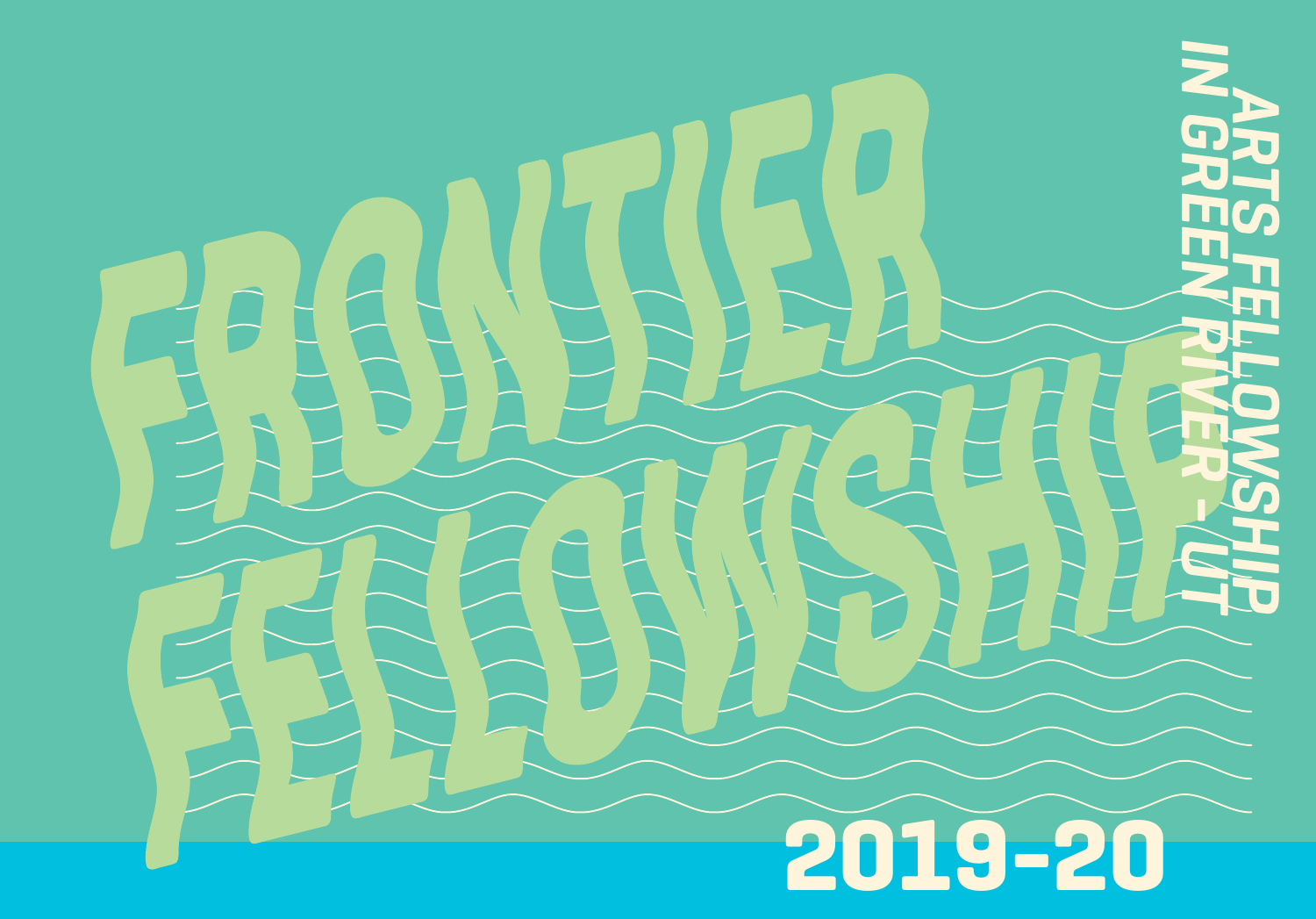### **Contents**

#### **Introduction Fellows**

Frontier Fellowship 2019-20

| Sam Cox                               |    |
|---------------------------------------|----|
| <b>Erin Elder</b>                     | 6  |
| Jenn Emerling                         |    |
| Mark Allen Graham                     | 8  |
| Ashley Hanson & Brian Laidlaw         | 9  |
| Jennifer Joy Jameson & Chris Merchant | 10 |
| <b>Jess Lamar Reece Holler</b>        | 11 |
| Calista Lyon                          | 12 |
| <b>Sophie Maquire</b>                 | 13 |
| Erin Mallea                           | 14 |
| <b>Blanca Villalobos</b>              | 15 |
|                                       |    |

#### **Emerging Fellows**

| Sarah Burnett |    |
|---------------|----|
| Summer Orr    | 18 |
| Leah Danze    | 19 |
| Dustin Hamman | Sυ |

#### **Returning Fellows**

| <b>Thomas Richardson</b> |  |
|--------------------------|--|
|--------------------------|--|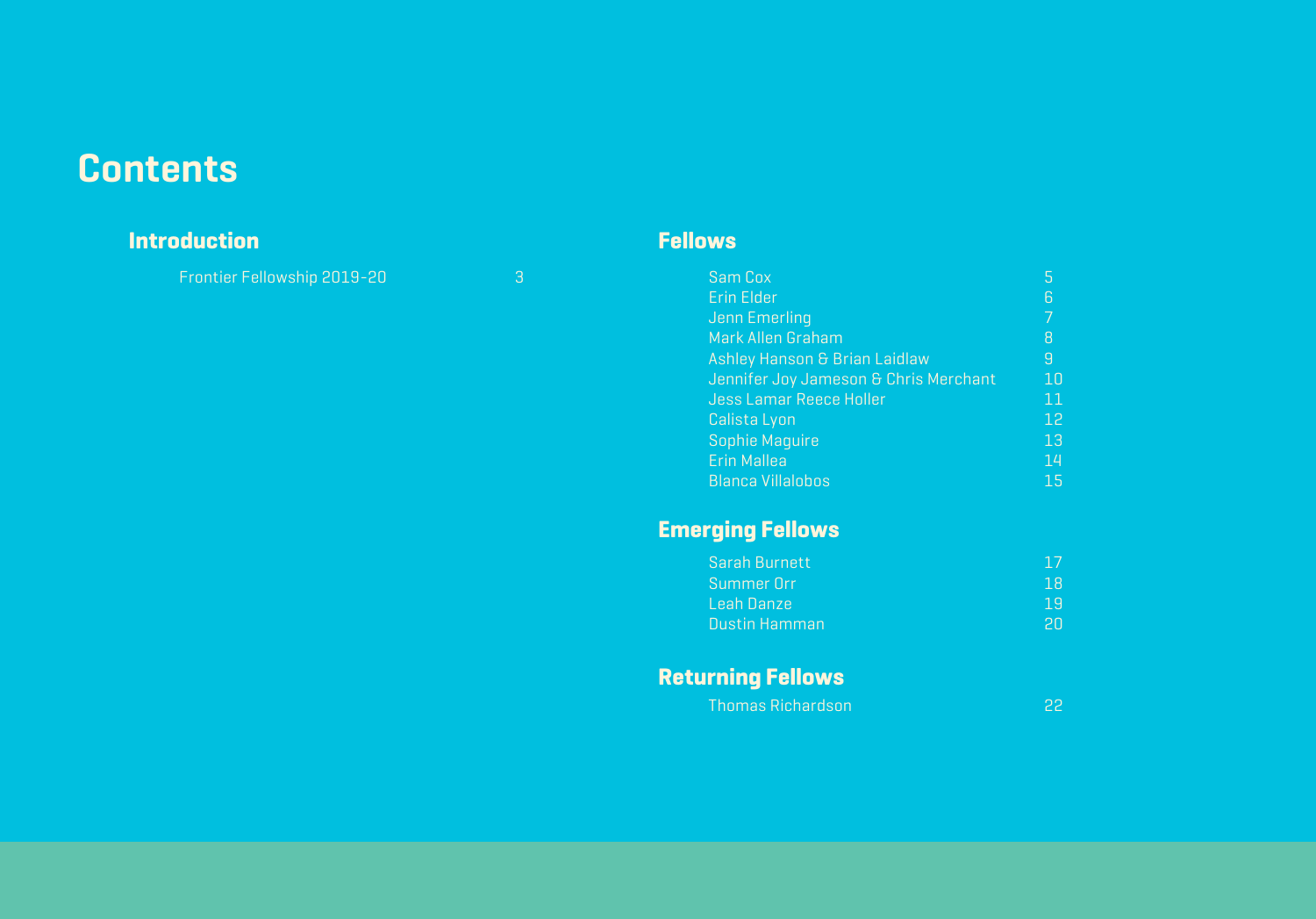#### *Frontier Fellowship 2019-20*

*The Frontier Fellowship provides creative practitioners the opportunity to live and work with Epicenter in Green River, Utah. Fellows generate new work that is informed by the region's history, the surrounding desert landscapes, and the local residents. While in residence, Fellows execute community-based projects that align with Epicenter's mission and long term goals.*

*Visit frontierfellowship.org for more information.*

Epicenter is honored to receive dozens of applicants from around the world, but only a select few are accepted to participate annually. Fellows are selected based on the quality of recent work and must possess a proven sensitivity to and enthusiasm for working in small communities, a strong history of collaboration, and a demonstrated ability to develop and creatively leverage resources. This year, we invited a past Fellow, a local community member, a local artist, and our new Enterprise Rose Fellow to join the selection committee process.

We are honored to present Epicenter's next round of Frontier Fellows, an exciting group of folklorists, designers, musicians, artists, and other creative practitioners who will be focused on teaching selfdocumentation skills and strategies, sharing tools for self expression and cultural exploration, and engaging the community in co-designing new affordable housing for Green River.

After the success of last year's pilot Emerging Fellowship, we've decided to host two sessions! We continue to develop the Emerging program, now with help from artist and recent Fellow Sarah Lillegard. Emerging Fellows receive direct technical assistance from Epicenter such as portfolio and CV assistance, network connections, mentorship, and more.

We welcome back one past Fellow as a Returning Fellow: Thomas Richardson, a Research Fellow via Utah Humanities, returns to Green River this fall. In line with a long term Epicenter goal (*Build local leadership within town*) as outlined in our strategic plan, this year also marks the first year we've had a local resident as a Fellow (Sarah Burnett as Emerging Fellow). Finally, we were graciously approached by Utah Humanities to sponsor a Frontier Fellowship session; we'll welcome Brian Laidlaw and Ashley Hanson in October of 2019 to Green River.

Finally, we want to reiterate how critical the Frontier Fellowship is to the mission and long term goals of Epicenter. The Fellowship builds local leadership within town by sharing self-documentation skills and lifting up local artists. The Fellowship increase local housing options by giving Epicenter creative tools to engage the community in co-designing new housing strategies. The Fellowship increases town vibrancy through events and beautifies the built environment through communitybased installations. The Fellowship ensure organizational resiliency through expanding our network and developing new resources. Finally, the Fellowship helps develop Epicenter as a model for other rural communities; we share and consult on the residency program with other rural communities throughout the world.

Art is at the core of Epicenter. Thank you to all past, future, and returning Fellows for making Epicenter what it is today!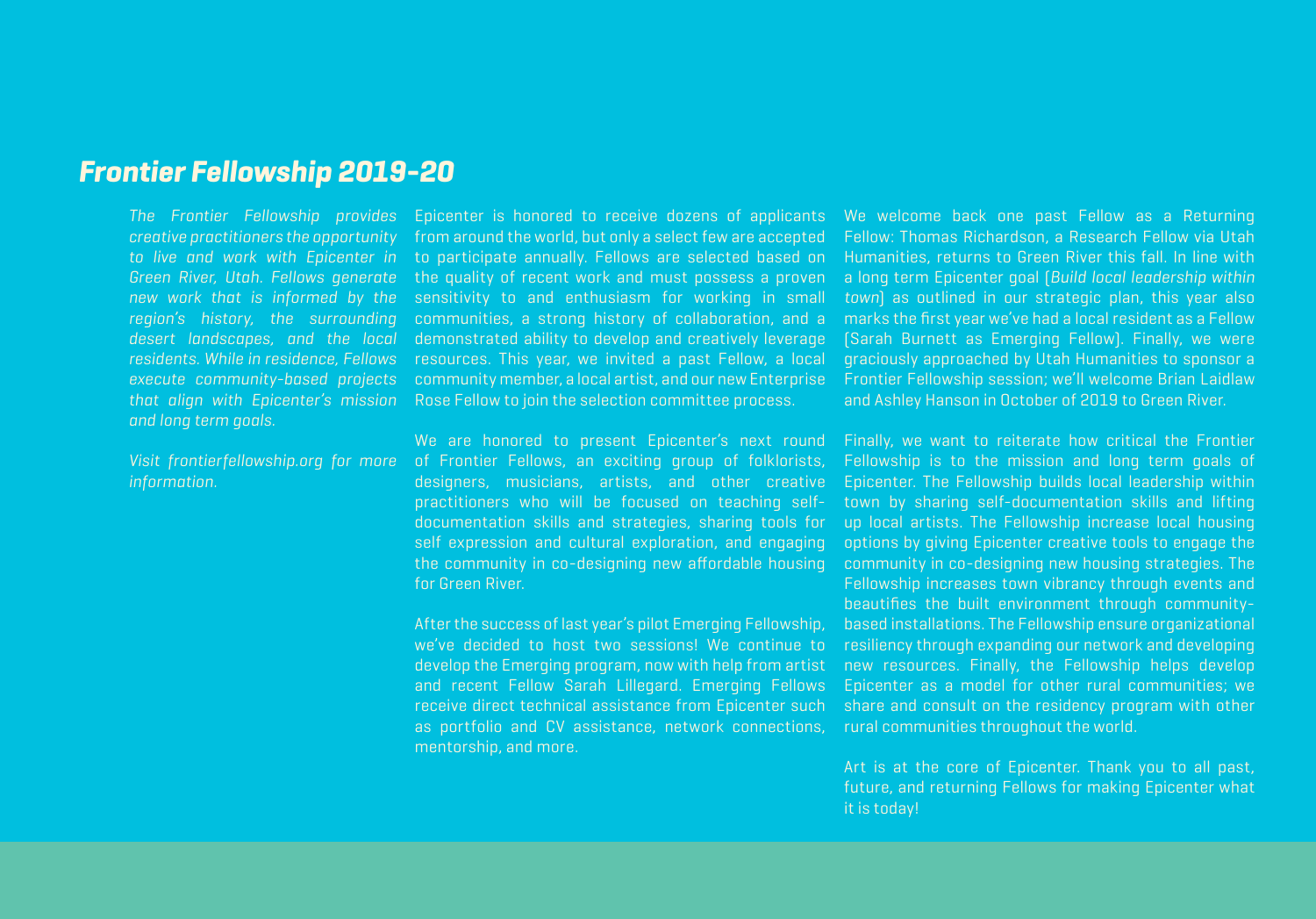

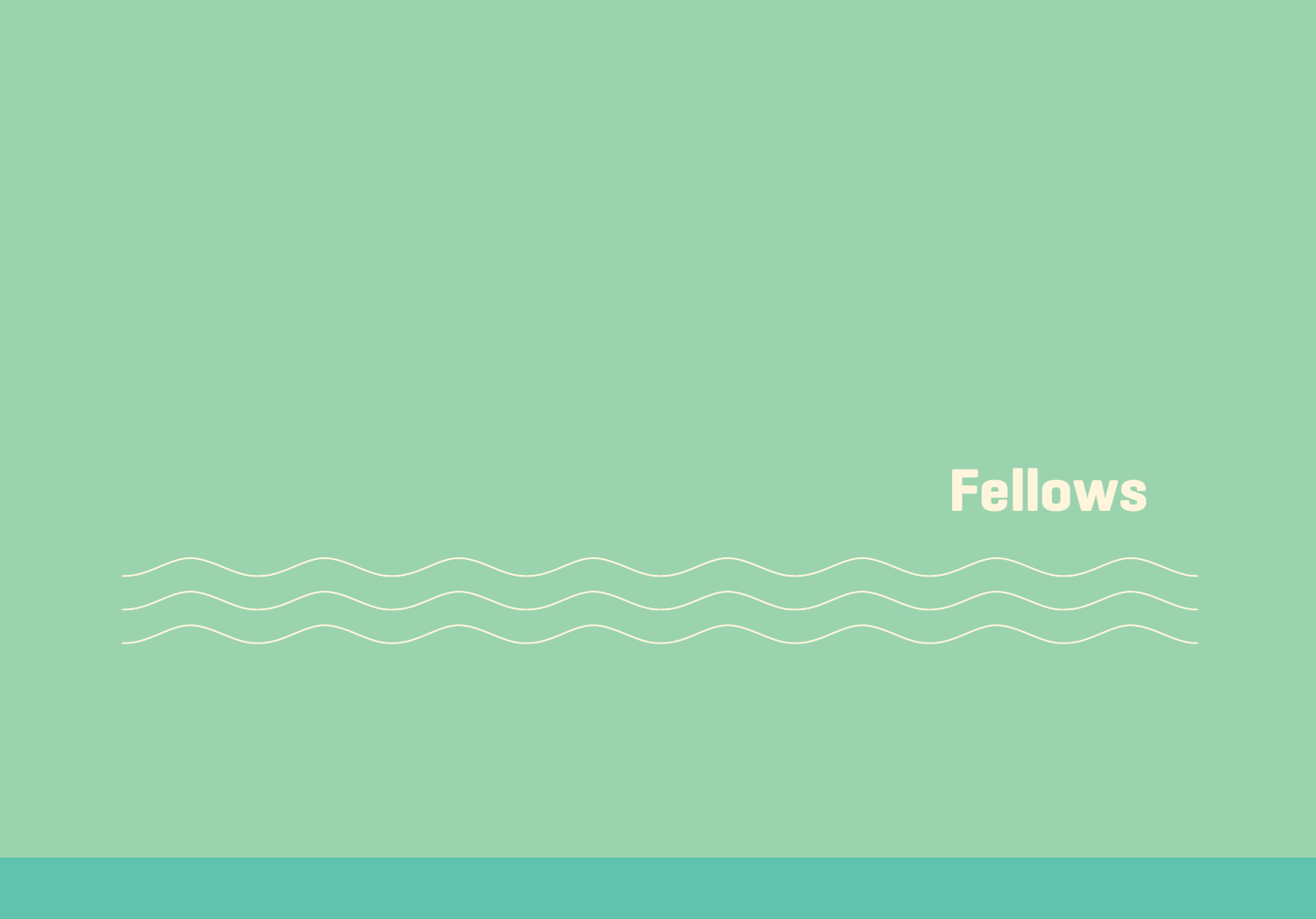#### [samwcox.com](http://samwcox.com) Graphic Designer & Filmmaker

### **Sam Cox**

#### *Raleigh, NC*

Sam's work investigates the ways our His current film, New Men, chronicles American culture. He is fascinated 1,700-year-old ascetic tradition.by geography, Eastern Christian mysticism, indigenous cultures, maps, and the desert. He hopes to live, die, and be buried on the same piece of land.

beliefs and identities are shaped by the life of a Russian Orthodox the places we inhabit. His work is a Monastery in West Virginia where 28 theoretical and personal response to men, mostly young American converts, hyper-individualistic and transient have renounced the world to follow a





#### What about Green River & the Frontier Fellowship excites you most?

Spending time in the desert. Breaking out of the normal rhythm of life in order to think and listen. Having opportunities to interact with people outside of my bubble.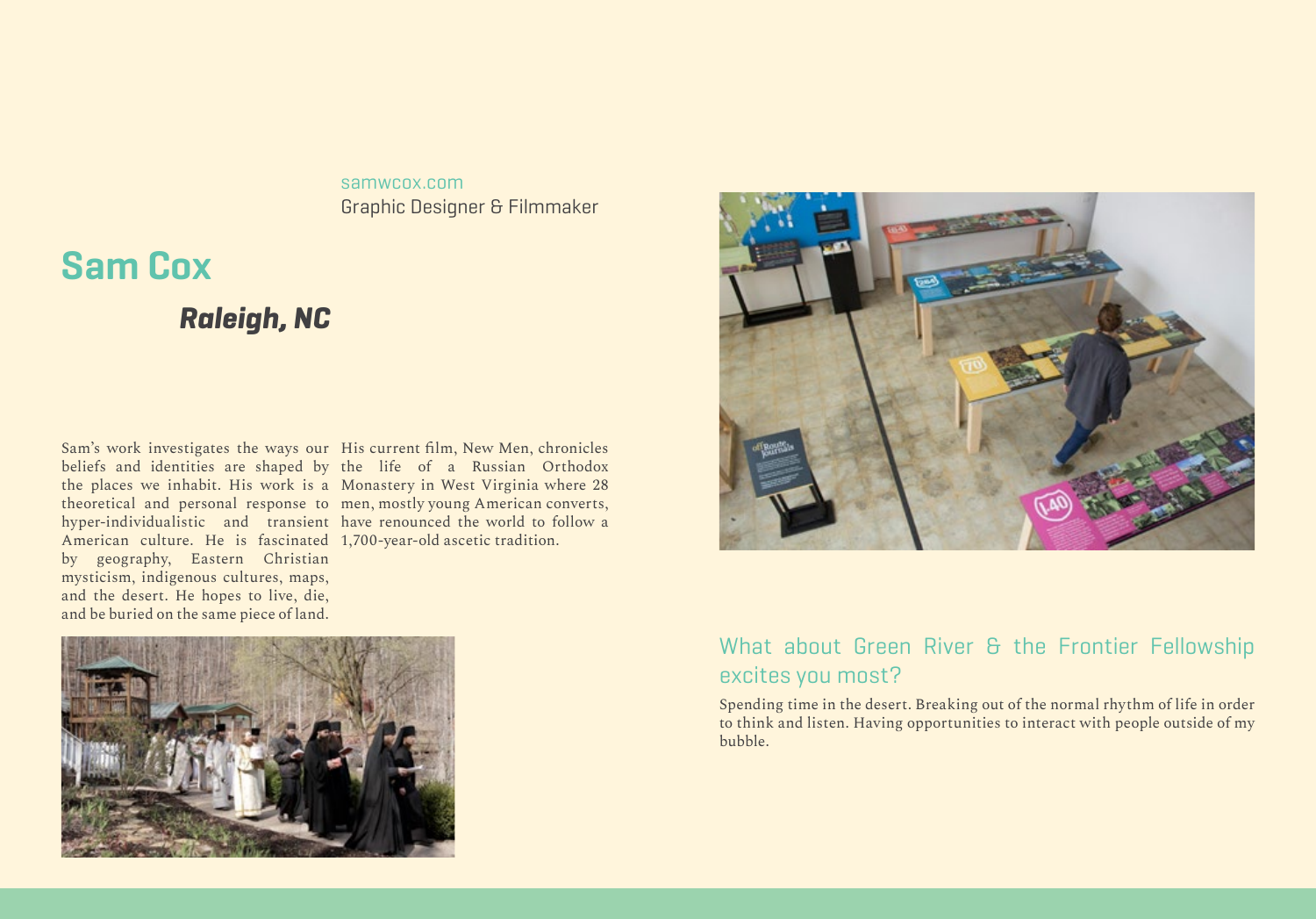[erinelder.com](https://www.erinelder.com)

## **Erin Elder**

#### *Albuquerque, NM*

Erin Elder is an independent artist Her writing has been published and curator guided by interests in land by University of Minnesota Press, use, experimental collaboration, and University of Houston Press, various non-traditional modes of expression. regional magazines; she recently self-Her research-driven projects take published a book. Erin is contributing highly participatory forms, working faculty at a number of universities and with a broad definition of art to bring colleges. She is a 2017-2019 research audiences into a direct experience of fellow with Nevada Museum of Art's particular places.

commitment to the creative process years of experience in the art world, and to artists. From 2009 - 2013, she Erin operates Gibbous, a consulting cooperatively founded and directed service that supports committed artists PLAND, an off-the-grid residency at pivotal moments in their careers. program near Tres Piedras, NM. From 2012 - 2015, she was the Visual Arts Director at Santa Fe's Center for Contemporary Arts, where she curated 50+ exhibitions and many public programs. She has also produced projects with a variety of institutions throughout the US and Germany.

Underscoring Erin's work is a California College of the Arts and Center for Art + Environment. With an MA in Curatorial Practice from



#### What about Green River & the Frontier Fellowship excites you most?

I am appreciative of the time and support to produce a new chapter of my ongoing research project, The Rites of Land. The project looks at the land use history of a specific place through drawings, writing, physical exploration and other forms of creative, place-based research. Green River and its environs will be the subject of a new book as part of this growing series.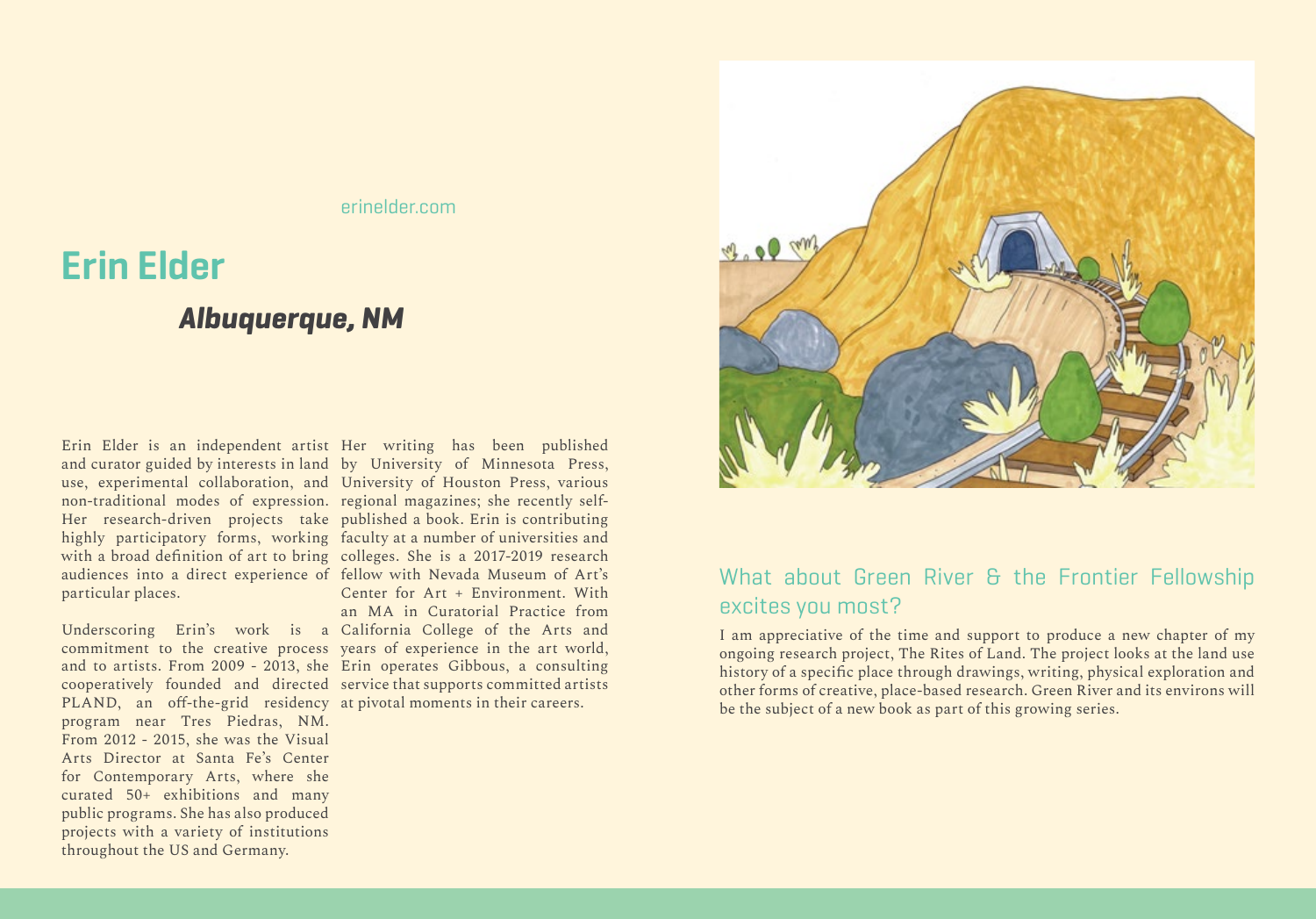#### [jenniferemerling.com](https://jenniferemerling.com) Visual Storyteller

### **Jenn Emerling** *California*

Jennifer Emerling is an independent both familiar and slippery in all of its intersect with cultivating feelings West, she calls California home. of awe, wonder, wildness, and love. Her calling card is her saturated, otherworldly perspective—using a documentary approach combined with magic realism, she mindfully works in the pursuit of joy, highlighting the uniquely American experience that's

visual storyteller specializing in wonderfully exaggerated folklore and travel, editorial, and documentary whimsy. Jenn's thoughtful thirst for the photography. Jenn's long-term work world keeps her on the road most of the seeks to understand how identity, time, but when she's when not chasing personal memories, the history of the perfect golden light tripping down Westward Expansion and tourism the cosmic highway in the American





#### What about Green River & the Frontier Fellowship excites you most?

I have been looking for more opportunities to combine community service with my art practice, and to pass on the transformative powers that are uniquely felt within the great, wild expanse of the Western Landscape through art. There seems to be something magical brewing in Green River, and I'm excited for this opportunity immerse myself in rural life and get to know the people who make Green River so special. My intentions are to gain a deeper understanding into a way of life that I might not otherwise ever get to experience, be a positive influence, an ambassador for others, and walk away a more enlightened, empathetic human being.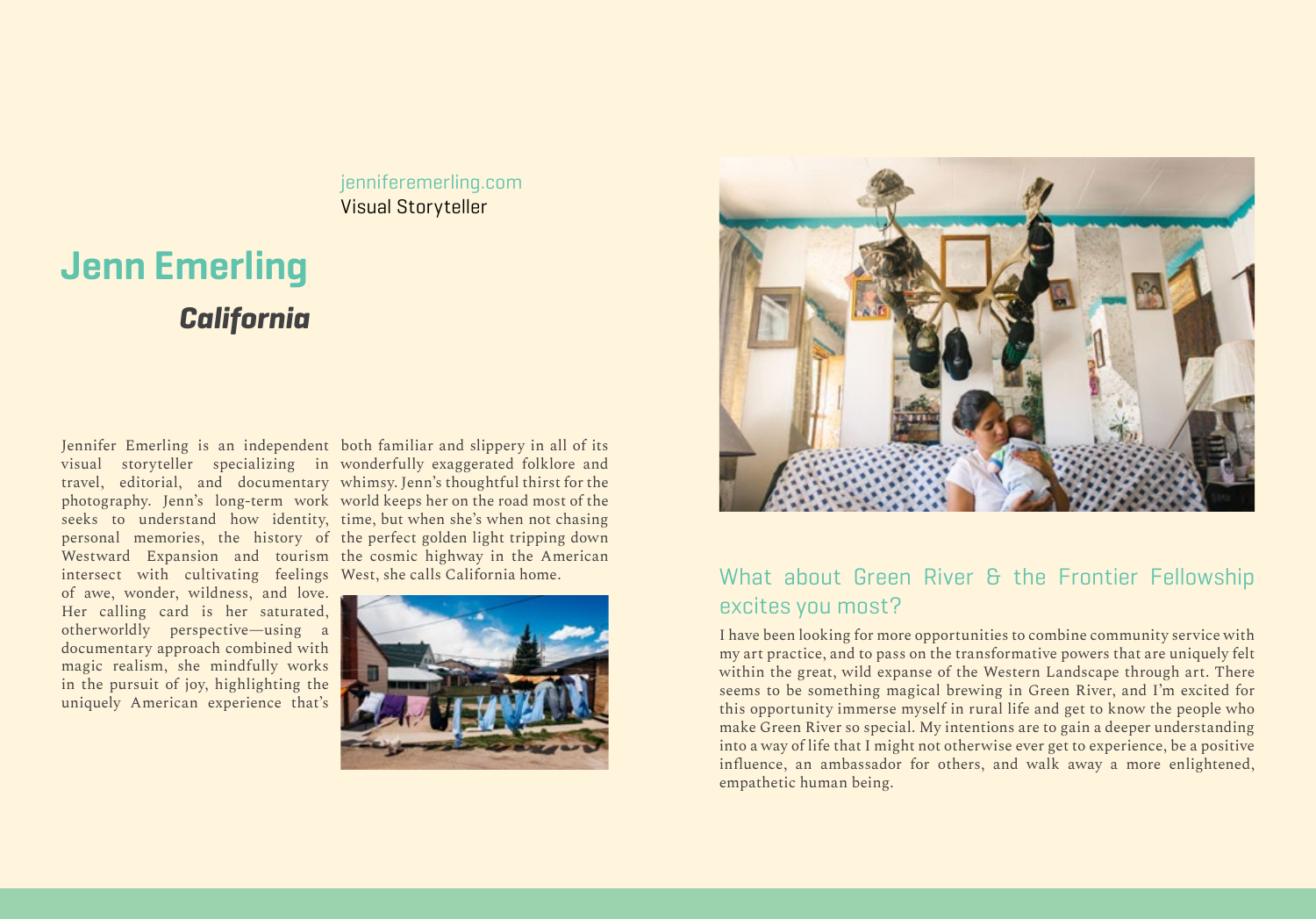[grahammark.net](https://www.grahammark.net) [lostmountainwave.blogspot](http://lostmountainwave.blogspot.com) Artist Professor

### **Mark Allen Graham**

#### *Brighton, UT*

Mark Graham received his EdD degree received the Manual Barkan award from Teachers College of Columbia from the National Art Education University and his MBA from New Association and has published work York University. He currently serves in Studies in Art Education, Education as the chairman of the Art Education Policy Review, The Teaching Artist committee and recently co-directed Journal, Art Education, and has written field study programs in India, Nepal, chapters for numerous books in the and Malawi. Dr. Graham is an field of art education. His scholarship internationally known illustrator and has illustrated thirty children picture graphic novels, ecological/holistic books. He has exhibited his work at the education, secondary art education and Society of Illustrators exhibition and assessment, and Himalayan art and the Bologna Children Book exhibition. culture. He continues to create various kinds of art objects, including mandalas and complex installations. Graham

place-based education,



#### What about Green River & the Frontier Fellowship excites you most?

Planting some melons, working with community residents, painting.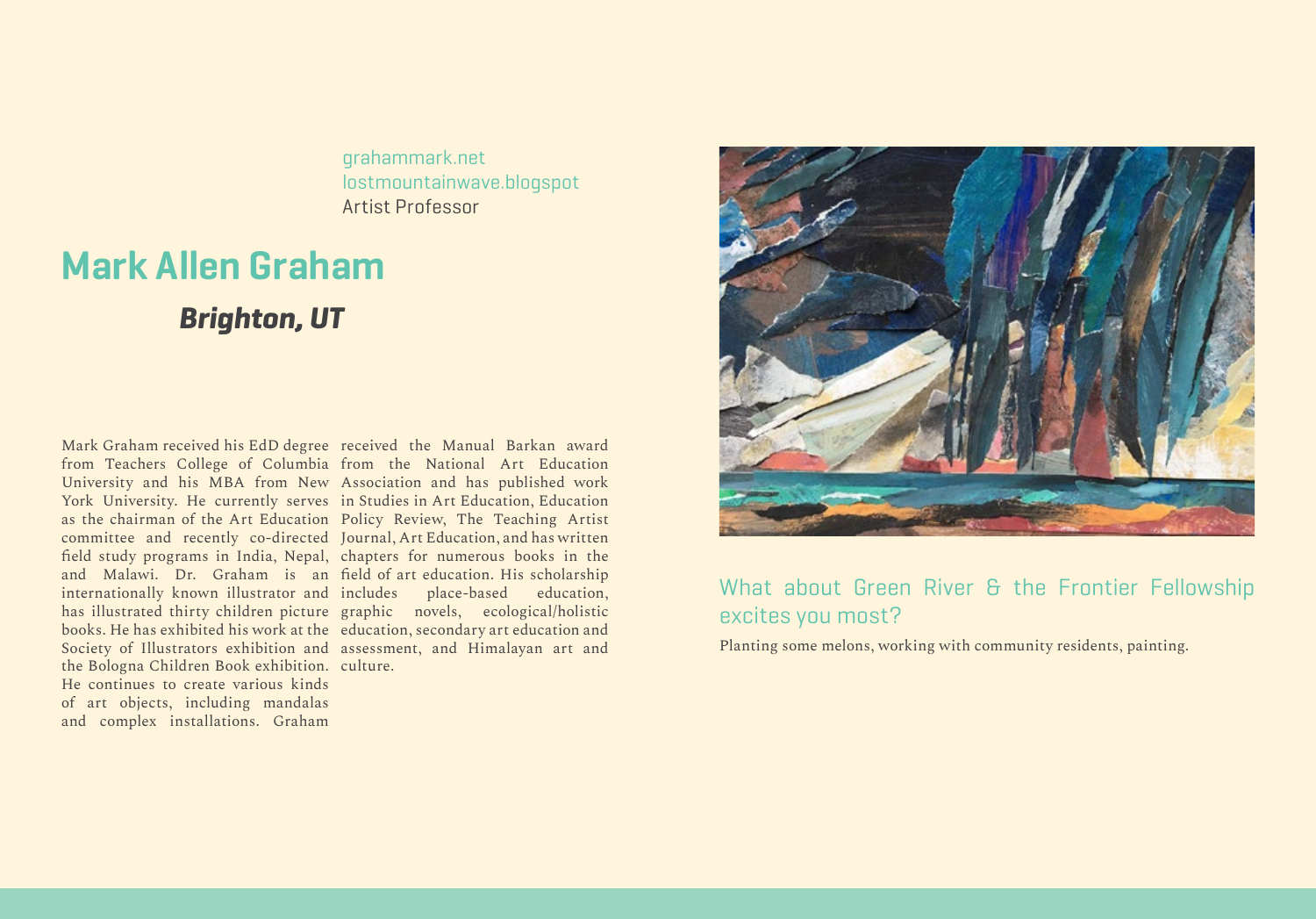[brianlaidlaw.com](www.brianlaidlaw.com); [publictransformation.org](www.publictransformation.org)

Teaching Artists / Musicians

### **Ashley Hanson & Brian Laidlaw** *Granite Falls, MN*

ASHLEY HANSON is a theater artist, Ashley's life as a site-specific artist community organizer and advocate for and Brian's life as a Creative Writing the arts in rural areas. She is the founder educator and craftsperson intersect of PlaceBase Productions and the here: at a commitment to helping Department of Public Transformation, communities and individuals create and was recently named a 2018 Obama powerful, issue-based poems, songs Foundation Fellow for her work with and stories about their towns and rural communities.

songwriter nearing completion of genres and formats, all with the goal a Ph.D. in Creative Writing at the of helping residents reflect - both University of Denver. His books compellingly and accurately - the joys include THE STUNTMAN and and challenges of living in rural places. THE MIRRORMAKER (both from Milkweed Editions); he has also had lyrics in American Songwriter Magazine and Songwriting Consultant credits on multiple Grammy-Awardwinning and -nominated albums.

BRIAN LAIDLAW is a poet-to offer workshops in a variety of landscapes. They work with local artists, musicians and theater-makers

#### What about Green River & the Frontier Fellowship excites you most?

Brian and Ashley have previously visited Epicenter and spent a little time in Green River, but they are overjoyed to have the opportunity to get to know the community and its surroundings in a deeper and more concentrated way. The duo will be on a month-long tour in partnership with the Utah Humanities Festival, and will get to have Epicenter as a home base for their travels and programming throughout that time!

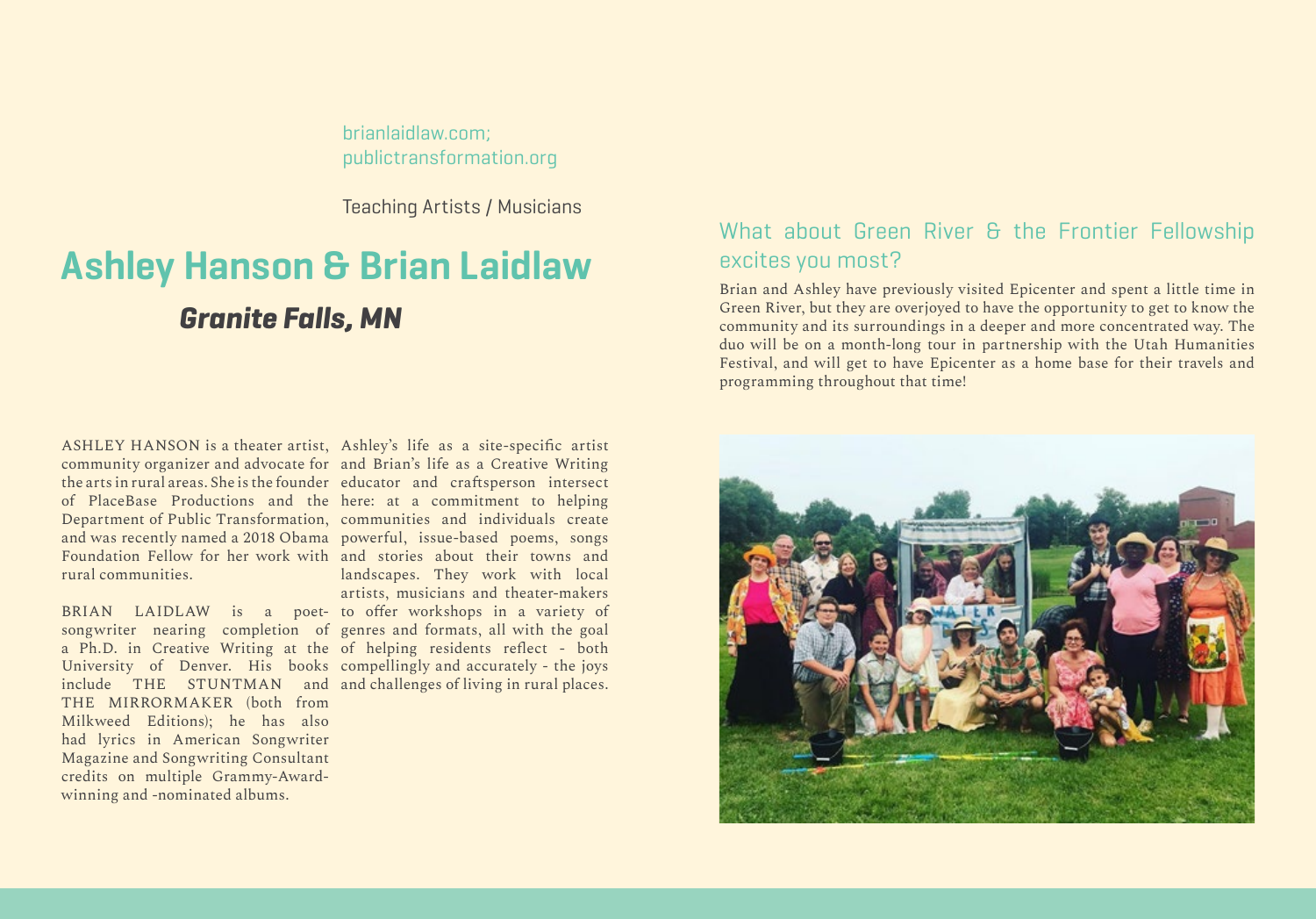[jenniferjoyjameson.net](https://www.jenniferjoyjameson.net); [chrismerchant.tv](https://chrismerchant.tv)

Public Folklorist; Photographer

### **Jennifer Joy Jameson & Chris Merchant** *Los Angeles, CA*

Jenn spent a decade outside the draws on his fascinations for American state working as a public folklorist, regionality, artist-built environments collaborating with communities and and hobbyist subcultures. He has cultural practitioners in Indiana, spent time documenting the worlds Kentucky, Tennessee, and Mississippi. of mycology, rockhounding, and the She later moved back west to work for natural landscapes of the American the Alliance for California Traditional west. Arts, where she manages cultural arts programs, grants, and media. Jenn Together, they plan to combine these often finds herself at two poles—one backgrounds (ethnographic methods, has her leaning more into the creative photography, archival research, practices of a fieldworker, writer, and writing, and curation) in the projects curator, and the other has her leaning that they produce. They look forward deeper into activism and cultural to seeing how this work will develop, organizing. Her best contributions find and to what they can learn from the the balance between.

Chris studied filmmaking at the University of Texas in Austin and currently works as a creative researcher in the film industry, while simultaneously pursuing his

Originally from Southern California, photographic practice. His photography

citizens of Green River and Epicenter.

#### What about Green River & the Frontier Fellowship excites you most?

As partners, we've enjoy exploring themes of vernacular art, cultural landscapes, rituals, belief systems, archives and personal collections. As well as racial and cultural equity, how to build and keep community, ecosystems and environmental sustainability, and how we can and should relate to these things now and into the future.

We see the Frontier Fellowship as an opportunity to engage closer with these dynamics: between the two of us, with Epicenter, and the larger community of Green River, Utah.



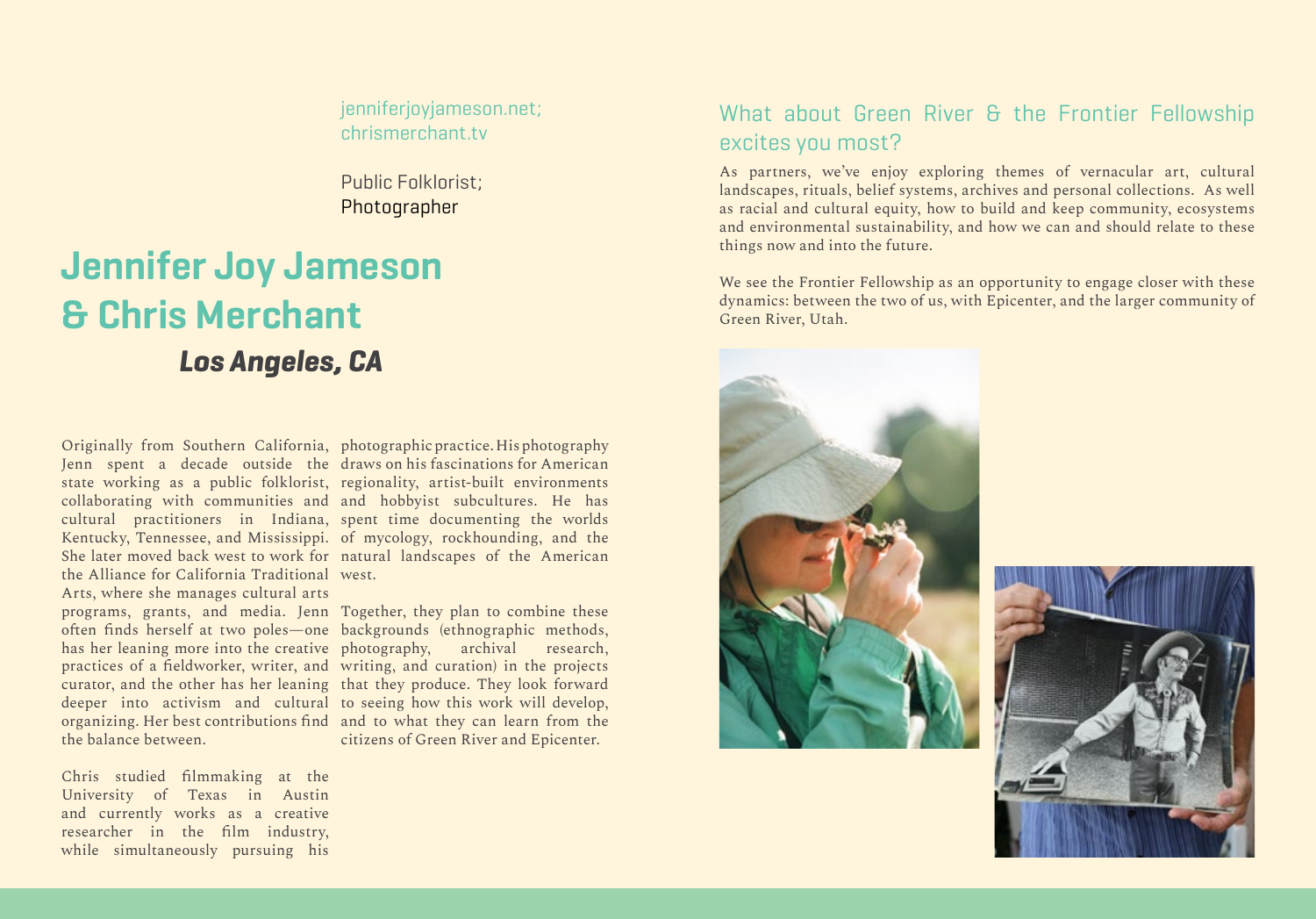[caledonianorthern.org](https://www.caledonianorthern.org) [growingrightproject.com](http://growingrightproject.com) Community-Based Folklorist & Documentary Artist

### **Jess Lamar Reece Holler** *Columbus, OH*

Jess Lamar Reece Holler is a Studios, an oral history and folklife community-based applied folklorist, consultancy rooted in communityoral historian, public historian, exhibit collaborative practice and co-curated co-curator, and multi-media producer oral history-to-exhibition workflows. based in Columbus and Caledonia, OH. Both projects engage questions of site-Her projects imagine cultural work for based installation and the role of place, social change at the intersections of context and ecology as participants food, health, environmental justice, in documentation, exhibition and place and memory, with a particular reception. Jess is working to complete attention to vernacular perspectives Growing Right's first experimental and beliefs and activism around short film, on ecological farming in the ecology, everyday toxicity, and toxic fracklands of Eastern Ohio.heritages. She is the Project Director and Founder of the Ohio Ecological Food and Farm Association's Growing Right Oral History Project, documenting the rise of organic farming in Ohio as an intersectional social movement, and experimenting with multi-modal ways to engage the public and cultivate transformative listening from oral history materials. Jess leads Caledonia Northern Folk



#### What about Green River & the Frontier Fellowship excites you most?

After so much deep, place-based work in the places I am from, I'm thrilled to come to Green River and explore if and how to do ecologically-sensitive, deeplistening work in a community where I'm an outsider. Much of my work explores the complex attachments people have to place -- especially when their places have been impacted by environmental trauma, redevelopment, outmigration, extractive industry, or forced removals. I'm especially curious to explore these dynamics in Green River, and to continue working towards a communitycollaborative ecological documentary practice that seeks to amplify and make public what we'd ordinarily keep as private memories and experiences with space, place and environment. I'm also very interested in site-specific work and the particular environment(s) of Green River as locations for exhibition, encounter and exchange of this and other work! I can't wait to come join you all!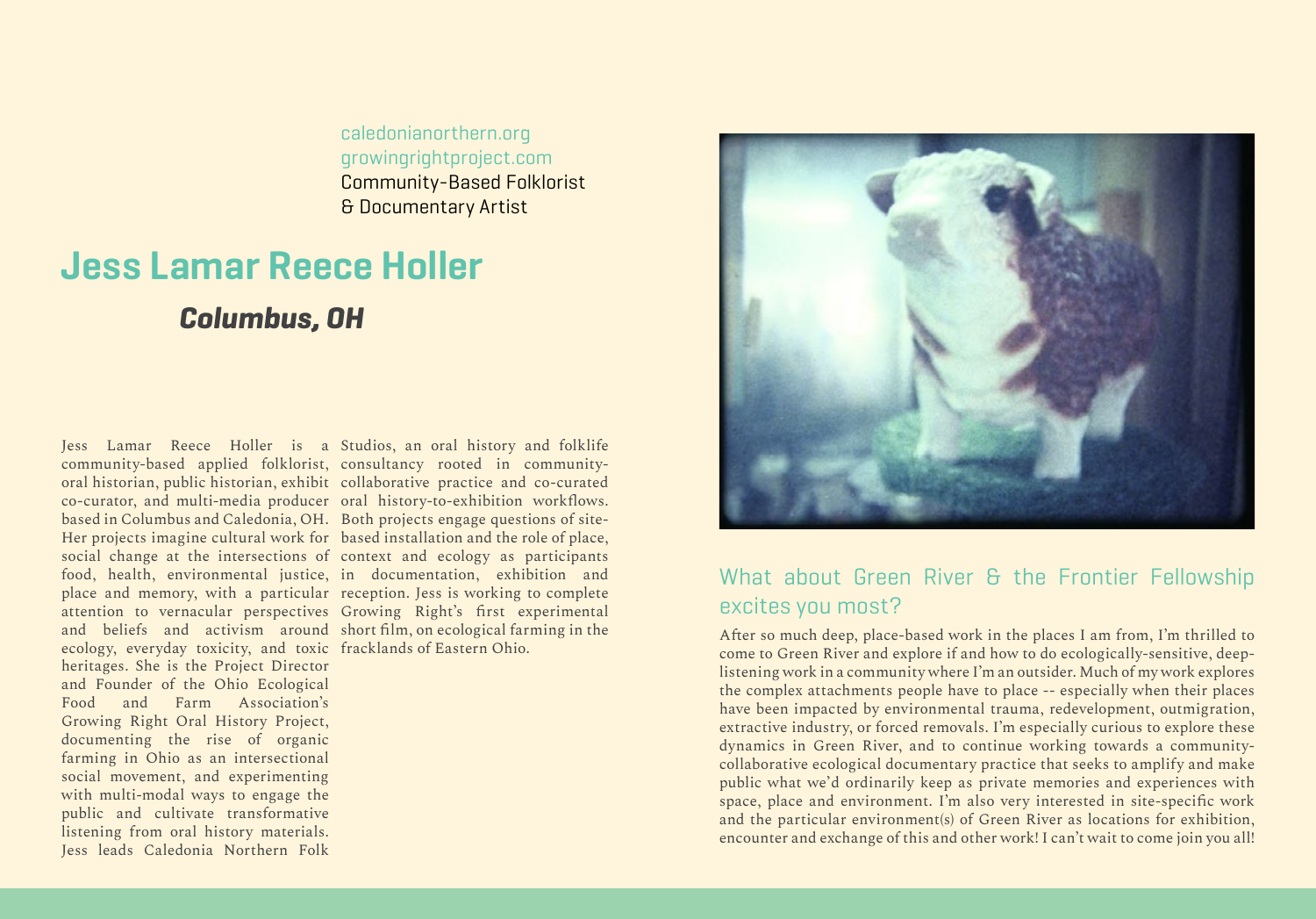[calistalyon.com](http://www.calistalyon.com) Artist

### **Calista Lyon**

#### *Columbus, OH*

Calista Lyon is a visual artist living (2018); Angela Meleca Gallery, and working in Columbus, Ohio. Columbus (2018); Beeghly Library, Her research lives at the intersection Ohio Wesleyan University, Delaware of non-human and human worlds (2018); Fine Arts Gallery, California in our time of climate breakdown, State University, Los Angeles (2017) prompting questions around human and The Luckman Gallery, Los response-ability and care. In 2006, Angeles (2015) among others. Lyon she earned a Diploma of Art in will present a solo exhibition at ROY Applied Photography from Melbourne G BIV Gallery in Columbus, Ohio in Polytechnic, Australia. Relocating to 2019. Lyon was awarded the 2016/17 the United States in 2012 she earned University Fellowship at The Ohio a BA in Studio Art at California State State University where she is currently University, Los Angeles. Presenting undertaking her MFA. a solo exhibition at the Murray Art Museum Albury, Australia in 2017 along with group shows at DAAP Galleries, University of Cincinnati (2018); Cultural Arts Center, Columbus



#### What about Green River & the Frontier Fellowship excites you most?

Epicenter has offered me the gift of listening and engaging with the community of Green River—both the non-human and human—presenting a new challenge in working with a community that I don't presently have ties with. I'm looking forward to researching the history of Green River and the ways I might understand place through past, present and future entanglements.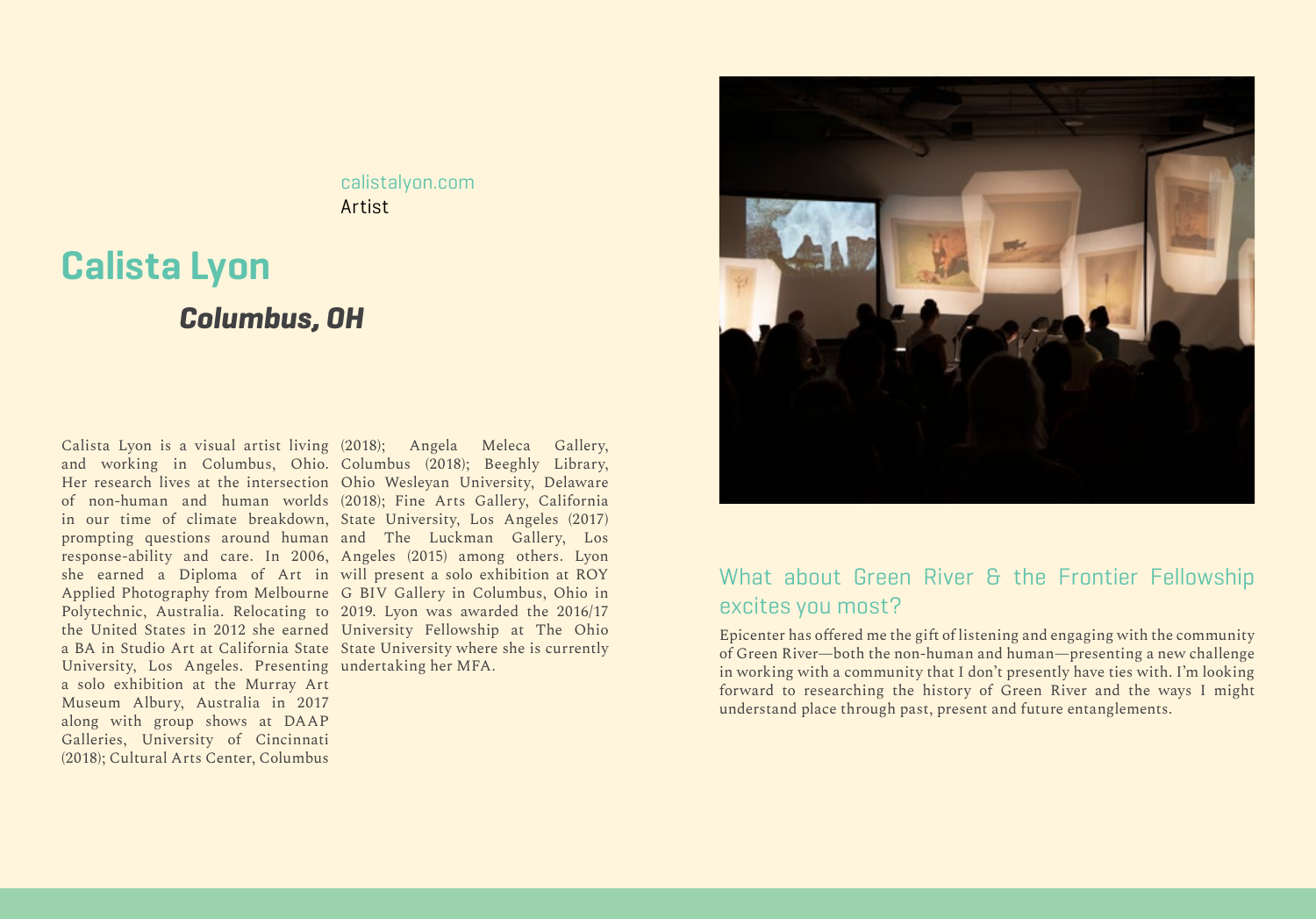[maguirecommasophie.com](http://maguirecommasophie.com)

## **Sophie Maguire**

#### *Vancouver, BC*

Originally from New York and having Testing Ground Journal, SAD spent much of her life in the American Magazine and Harvard's publication northeast Sophie Maguire now resides Kuala Lumpur: Designing the Public in Vancouver, BC. A choreographer Realm. In addition, her performance and landscape designer working at work has been shown throughout the the intersection of drawing, history, northeast of the United States and in and performance Sophie is currently British Columbia at venues including a project designer at PFS Studio, an The Dance Centre, The Shooting adjunct professor at UBC School of Gallery, The Asheville Fringe Festival, Architecture + Landscape Architecture Westbeth Artists House, Triskelion and a choreographer/ maker.

Her research spans an array of topics inSitu Dance Festival. including the informal design of adventure playground in the UK, India's Sophie holds a masters degree in stepwells, landscape architecture's landscape architecture from the role in non-urban geographies, Harvard Graduate School of Design differences in interpretation of (2017) and a Bachelors of Art in dance 'giving back' between indigenous and political science from Connecticut and non-indigenous societies, and College (2010).the marginalization of teenagers in public space. Sophie's writing has been published in Landscapes|Paysages,

Arts, Gowanus Art + Production, the Current Sessions/ Wild Project and



#### What about Green River & the Frontier Fellowship excites you most?

I was beyond excited to learn of Epicenter and the incredible work being done in Green River, UT. The opportunity to learn from designers who live and practice rurally is especially intriguing to me; as well as the chance to get to know the community within which I will be working (a practice fading from landscape practice). The local knowledge amassed by rural communities concerning their surrounding environment is especially unique and one I am particularly excited to engage with. I can't wait to learn more about the desert and what it means to be a human living in such a landscape.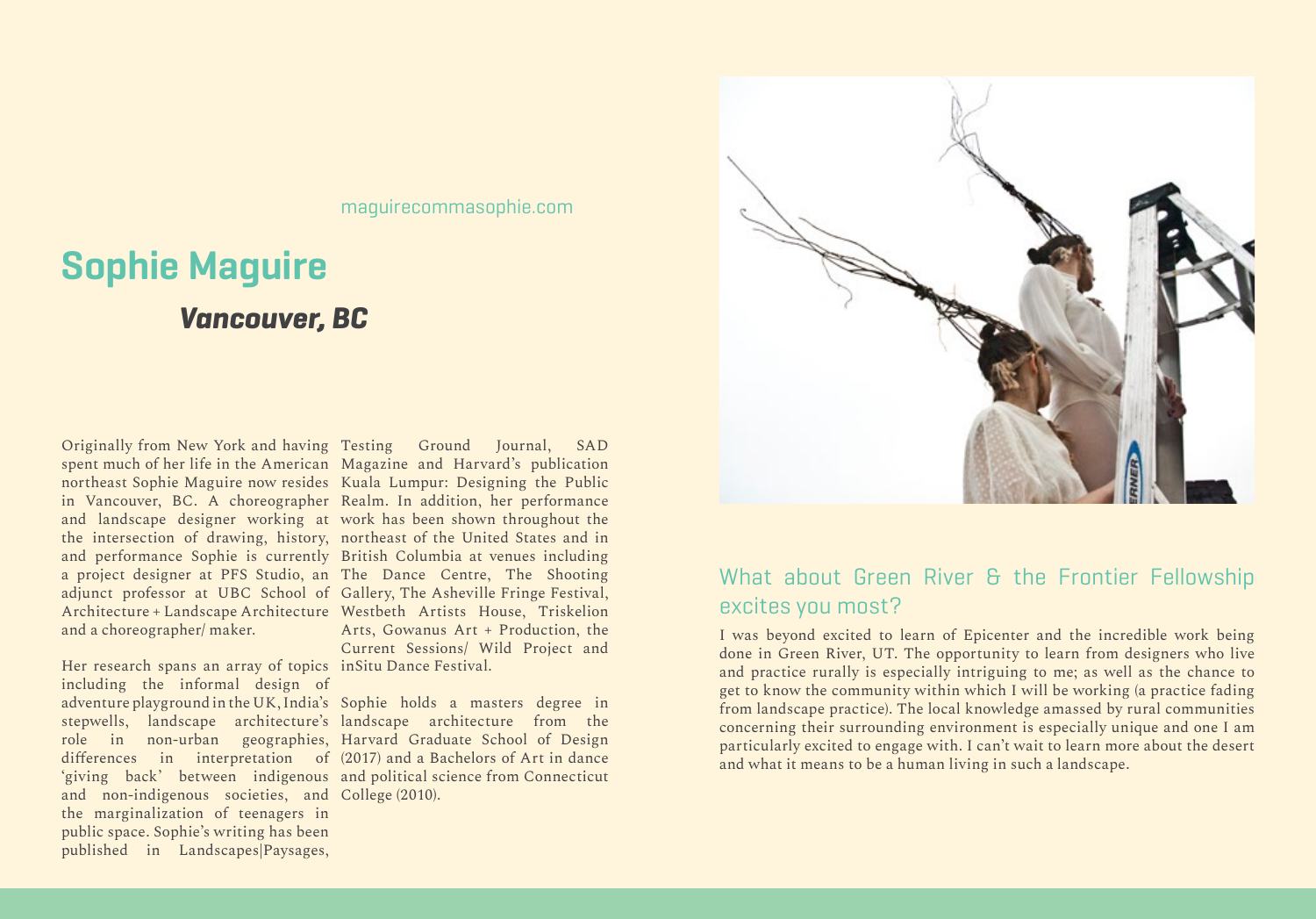[erin-mallea.com](http://erin-mallea.com) Artist

### **Erin Mallea**

#### *Pittsburgh, PA*

Erin Mallea is a multidisciplinary artist She has exhibited and produced based in Pittsburgh, Pennsylvania. Her educational programming nationally. art practice is rooted in a generative Erin has used a picnic table beside a research process in which she maps lake in the Mt. Hood National Forest social dynamics and politics embedded as a collaborative art-making space, within relationships to land and presented a proposal to the Allegheny the environment. Working in video, County chapter of the "Colonial Dames sculpture, and photography, Erin of America" advocating for the ethical often collapses natural and national memorialization and representation of history to examine taxonomies and an historic oak tree, and recently spent systems of producing knowledge, the summer with biologists to learn national memory, and ideology within more about conservation and landnatural and cultural landscapes. She use in the rural Mountain West. Erin enacts a methodology of site-specific is currently a MFA Candidate ('19) at fieldwork that is analytical and playful Carnegie Mellon University.to amplify and scrutinize embedded cultural and institutional assumptions and histories. Contextual, processual, and sometimes public in nature, Erin's work often implicates herself as an individual navigating local organizations, bureaucratic systems, archives, and institutions of memory.

#### What about Green River & the Frontier Fellowship excites you most?

I am eager to spend time under the Utah summer sky, and learn more about Green River's past and present.

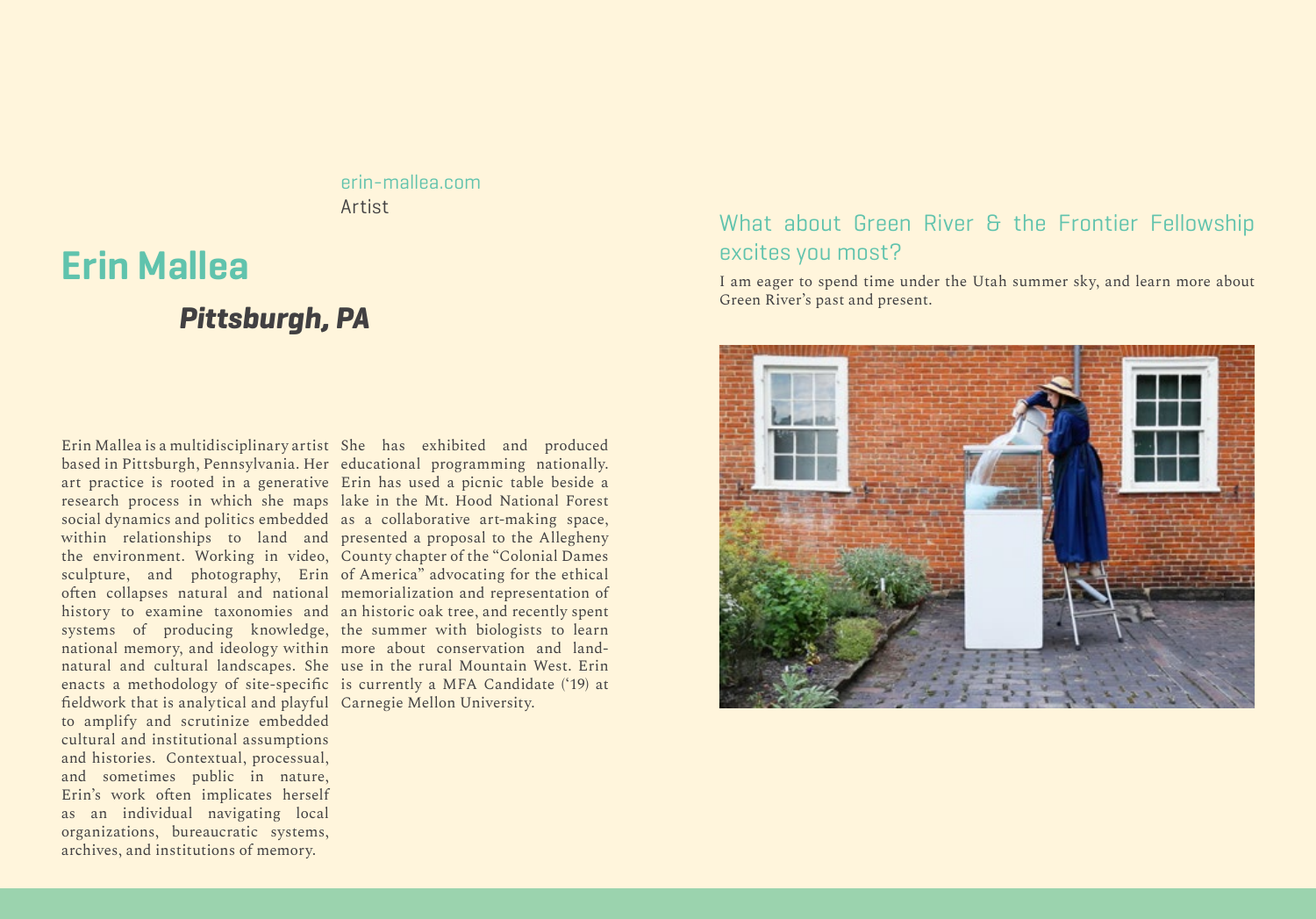[huixolita.com](http://www.huixolita.com) Artist

### **Blanca Villalobos**

#### *Beaumont, CA*

A proud, queer daughter of immigrants, Villalobos' art practice is often Blanca S. Villalobos holds ancestral informed by dreams, memories & connections in Jalisco, MX home to relationships; of course these topics the Wixarika people, and was raised are also the center of her community on Cahuilla & Serrano territory in offerings related to Mexican traditional the San Gorgonio Pass of Southern medicine for communities of color. California. A lover of deserts and Currently, she is running a DIY artist mountains, she spent the majority of residency from her home in the Pass her twenties in the Pacific Northwest area where her research has taken a non organizing cultural happenings traditional methodology: rest, pleasure with and for communities of color & play. After three years of hustling while simultaneously developing her with a full time job and artist collective performance practice. She now lives in Villalobos has made it her goal to slow the same home and on the same land down and return home to herself.that raised her, teaching young people and community members alike how to care for the land they live, play and pray on. This return has centered themes of 'home', intergenerational trauma & its counterpart resilience among others.



#### What about Green River & the Frontier Fellowship excites you most?

What I am looking forward to the most at Green River and as a Frontier Fellow is the opportunity to take part in an equitable housing project by and for residents. I love meeting new people, learning about their passions and being able to witness their resiliency. My hope is to center joy and knowledge sharing while in communion in such a beautiful landscape.

As for my art, I am excited to shift my practice so that I may create from a place of joy rather than from trauma. This is not to negate or dismiss my own journey in healing, on the contrary I look forward to cultivating moments of bliss.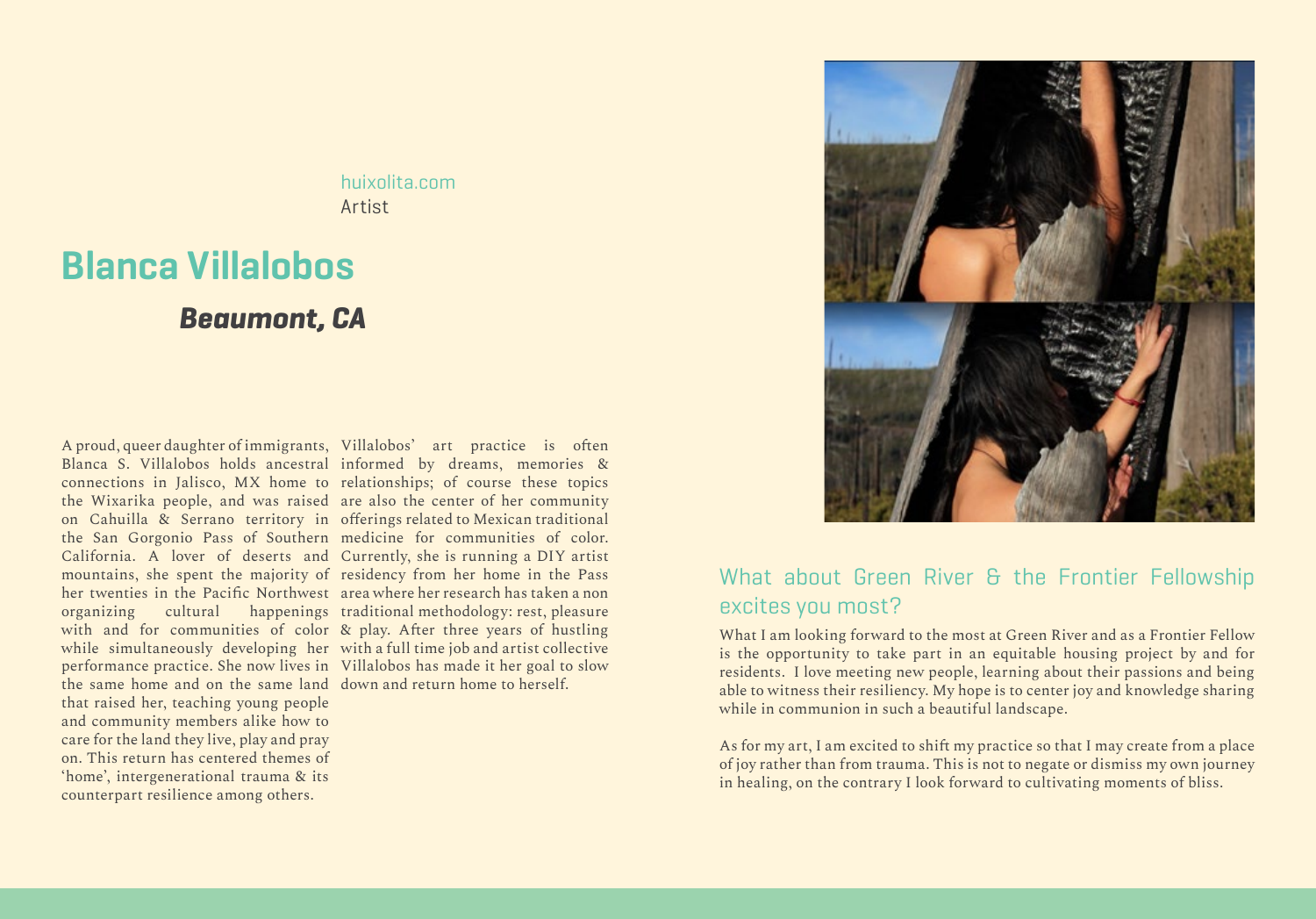# **Emerging Fellows**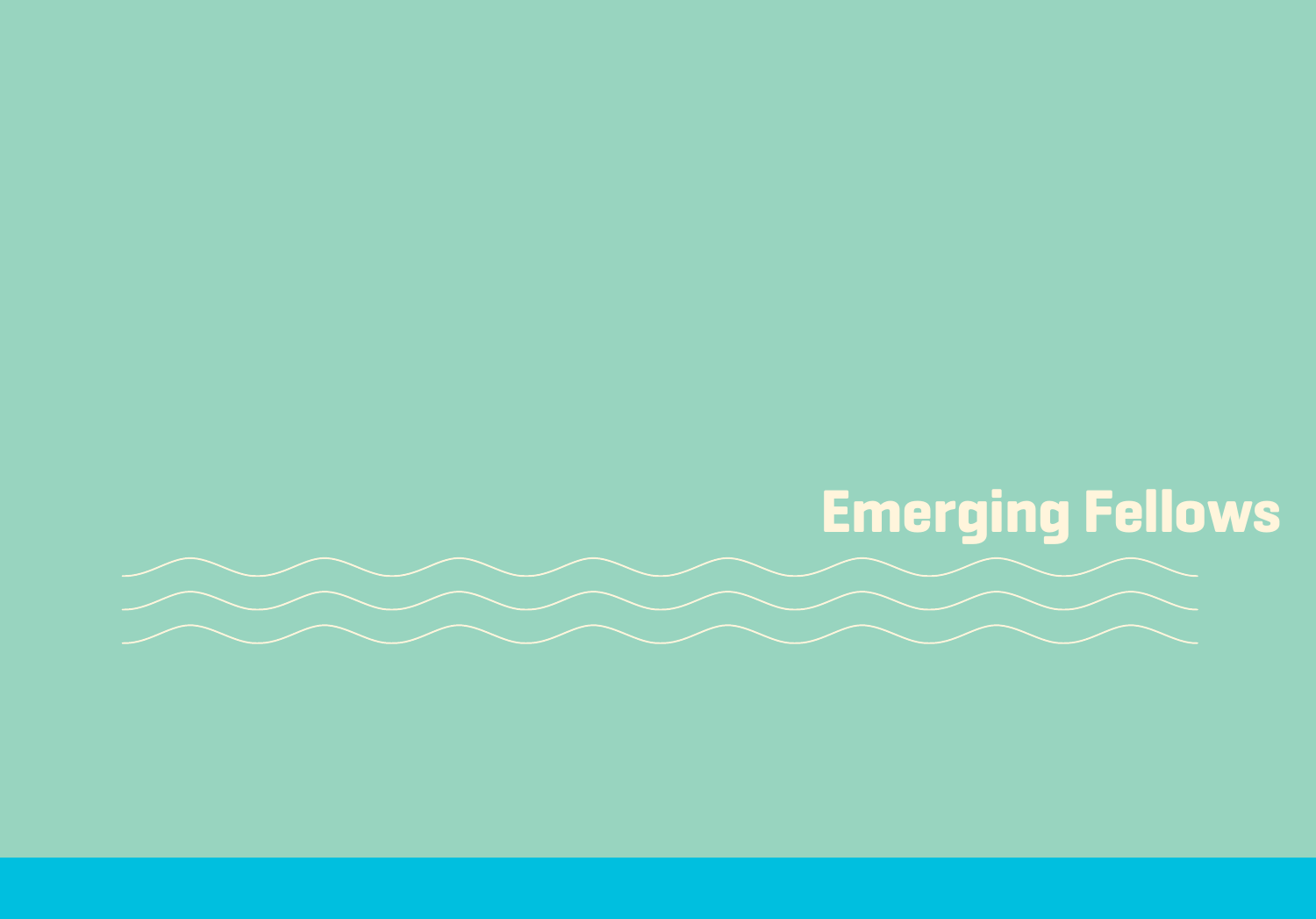#### ig: [@buttercupsdaydream](https://www.instagram.com/buttercupsdaydream/) fb: [Sarah Burnett Photography](https://www.facebook.com/Sarah-Burnett-Photography-339972646133806/)

Photographer, Artist, Daydreamer

### **Sarah Burnett**

#### *Green River, UT*

Sarah Burnett is a photographer and Restaurant and sells postcards at the artist. 10 years ago, Sarah found herself John Wesley Powell Museum in Green wandering aimlessly and was told to River. Sarah also likes to doodle, draw, find a hobby. After hearing negative and paint. Some of her favorite shows commentary about her hometown, she are cartoons. Namely Steven Universe wanted others to see the beauty she saw. on Cartoon Network, she watches to Sarah took up photography and started learn how to draw the artists drew the posting them on Facebook. Soon all her characters and develop her own style friends were checking her newsfeed and characters. Sarah loves exploring for the next picture and asking where by going on desert rides, listening to these landscapes and wildflowers summer thunderstorms, and being were located and to their surprise she the local paparazzi for her nieces and answered, Green River, Utah! Her nephew. Sarah loves making others favorite quote is "Blessed are those who smile and feeling comfortable around see beautiful things in humble places" her.by Camille Pissarro. Sarah is self taught and does not have any professional training so each day is a new adventure of trial and error. In 2017, Sarah won a First place ribbon at the Utah State Fair in Salt Lake City of a photogenic lizard called "Swaseys' Dragon". She also has a photo mural in the Tamarisk



#### What about Green River & the Frontier Fellowship excites you most?

Meeting with other creative minds and being able to bounce ideas that maybe were not a thought if I were alone. I love showing off my hometown and things I find interesting, and I would love sharing that with someone else, to maybe help them obtain a better understanding of how the community of Green River comes together.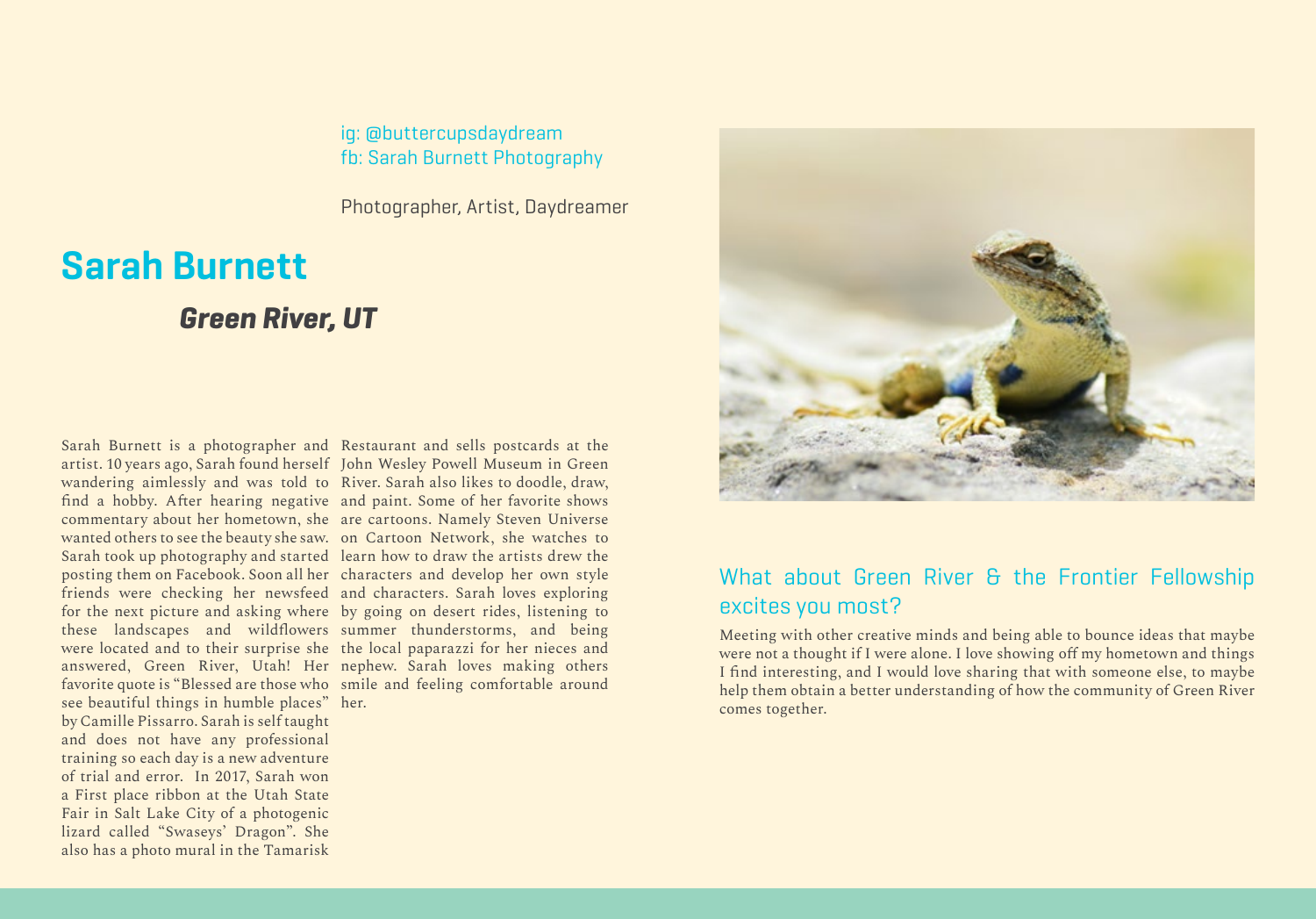[waxmothco.com](https://waxmothco.com) Artist

### **Summer Orr**

*Reno, NV*

Summer Orr is a 22-year-old multimedia artist working out of the Sierra Nevada foothills. She is primarily interested in creating animal forms that transfer between various mediums, often clay, paper or skin. These forms examine personal experience/memory but have a penchant for the flora and fauna of the desert where she has lived most of her life. Predator/prey based imagery is often used in current works, playing with metaphor as well as exploring human social structures and power systems. With her work, Summer hopes to express/recreate/make sense of feelings of isolation, fear, and the grotesque and often grounding beauty of the natural world.





#### What about Green River & the Frontier Fellowship excites you most?

Making small ripples in a community outside of the one I have lived in my whole life, making connections through artistic means in a way that is important and examining how my work evolves when I am not in my comfort zone.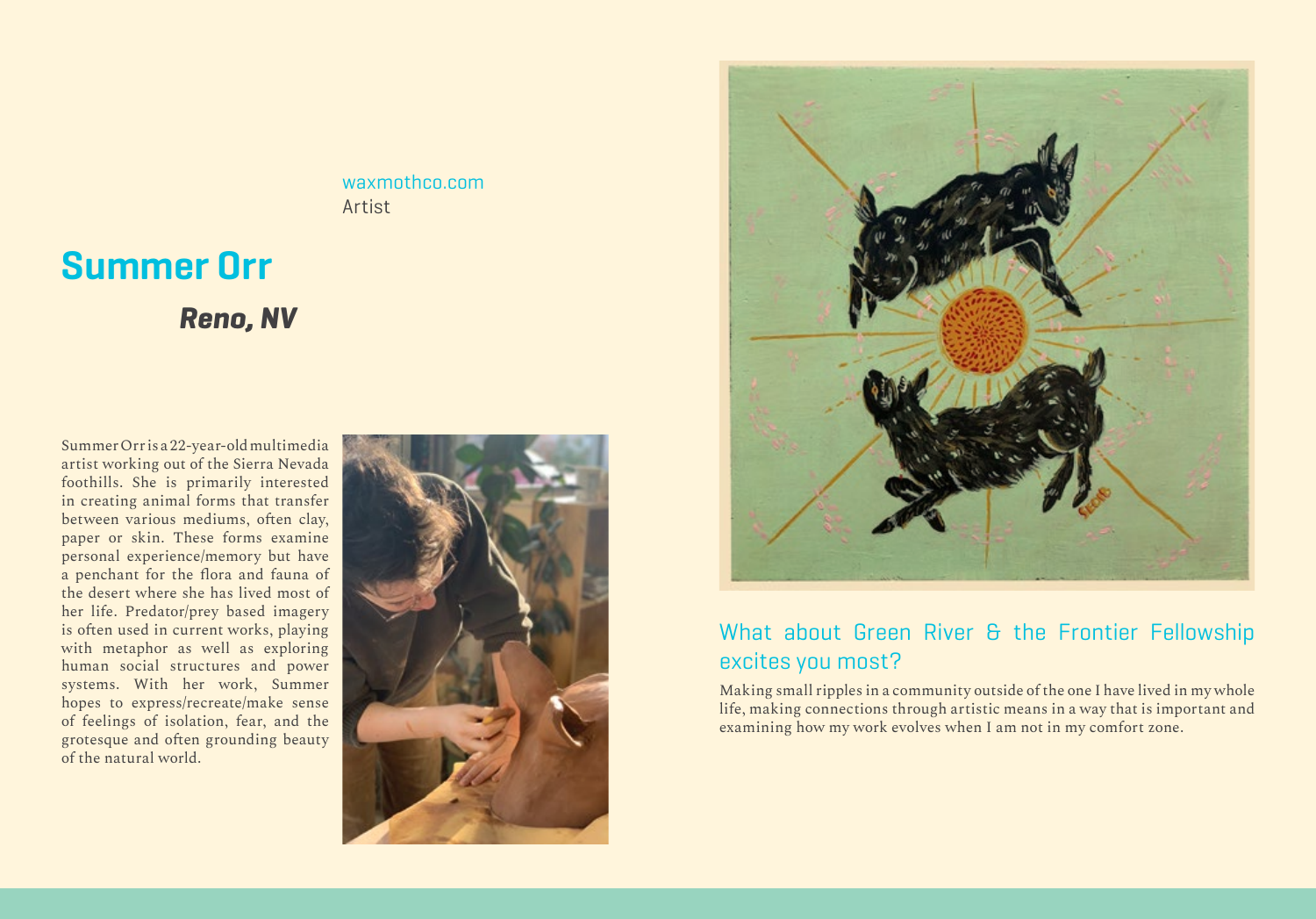ig: [@danzdance](https://www.instagram.com/danzdance/?hl=en) Artist

### **Leah Danze**

### *Born in TX, currently in New Orleans, LA*

Leah is a painter from Texas who has a background working as a translator and paralegal for migrant farmworkers and as an art therapist working with youth and adults in a variety of settings including hospitals, shelters, and senior centers. Their artwork touches on themes related to intimacy, memory and the forgiveness of plants.





#### What about Green River & the Frontier Fellowship excites you most?

I'm looking forward to connecting with the people and land of Green River. I'm excited to collaborate and learn from those around me.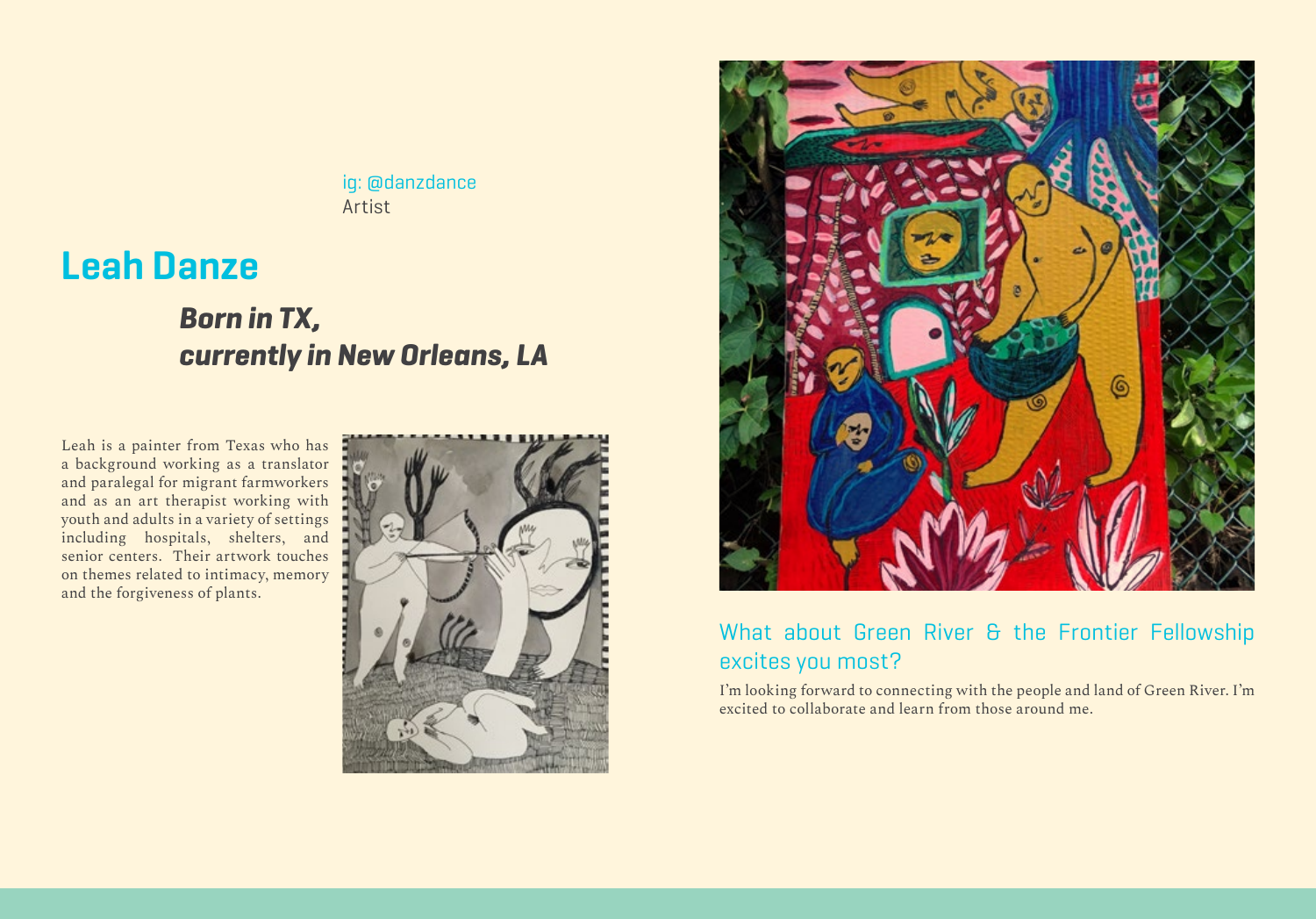[patreon.com/dustinhamman](https://www.patreon.com/dustinhamman)

### **Dustin Hamman**

#### *Silver City, NM*

Dustin Hamman is a musician, writer, He is currently writing a screenplay and performer and activist. He primarily working to expand the ways in which creates songs and performs them live his music and other creative talents either solo (under his own name) or intermingle with various aspects with one of his two bands ("Run On of the world. Sentence" & "No! Wait, Yes!").





#### What about Green River & the Frontier Fellowship excites you most?

Seeing what sort of symbiotic relationship I can enter into with the local environment.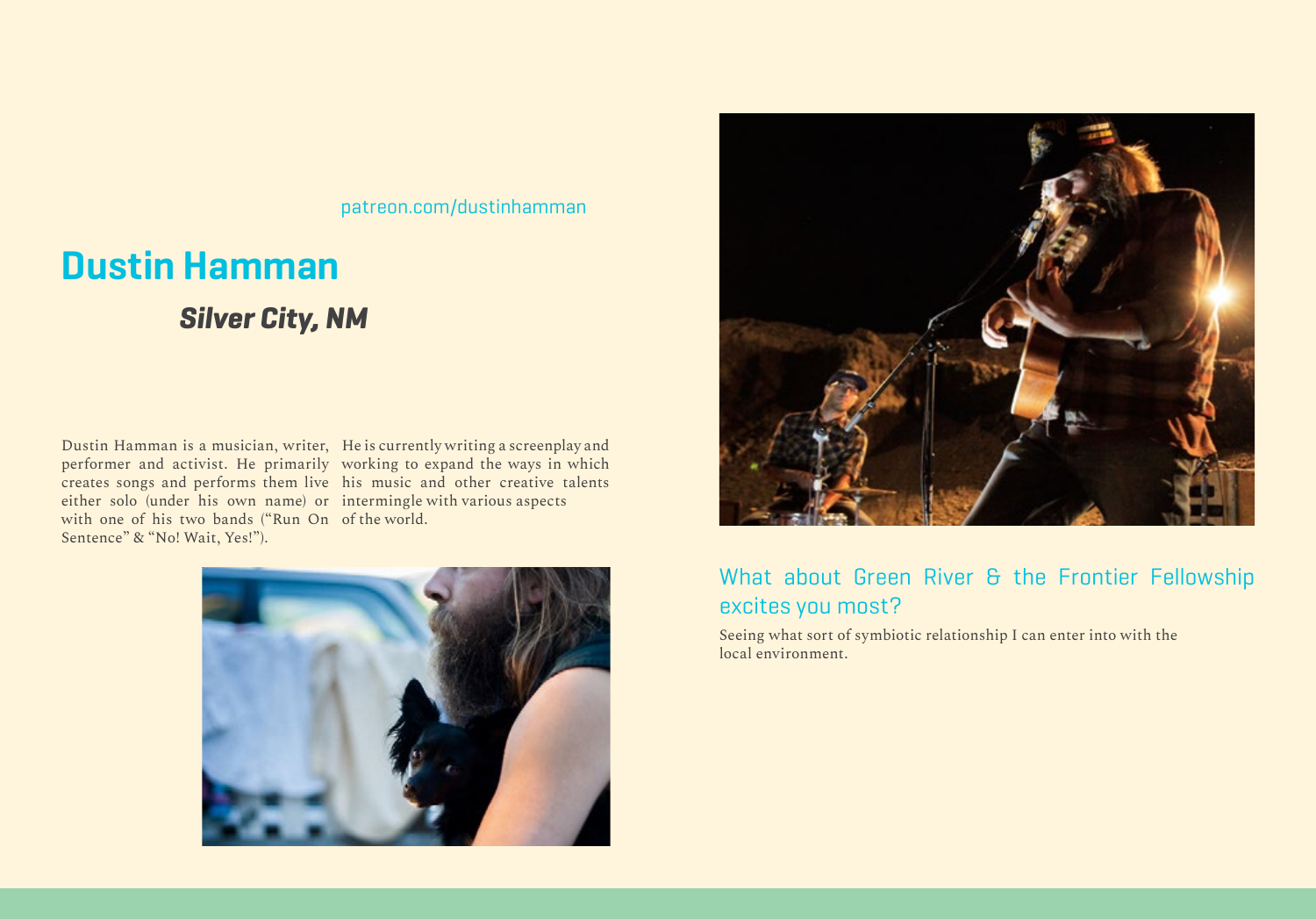

## **Returning Fellow**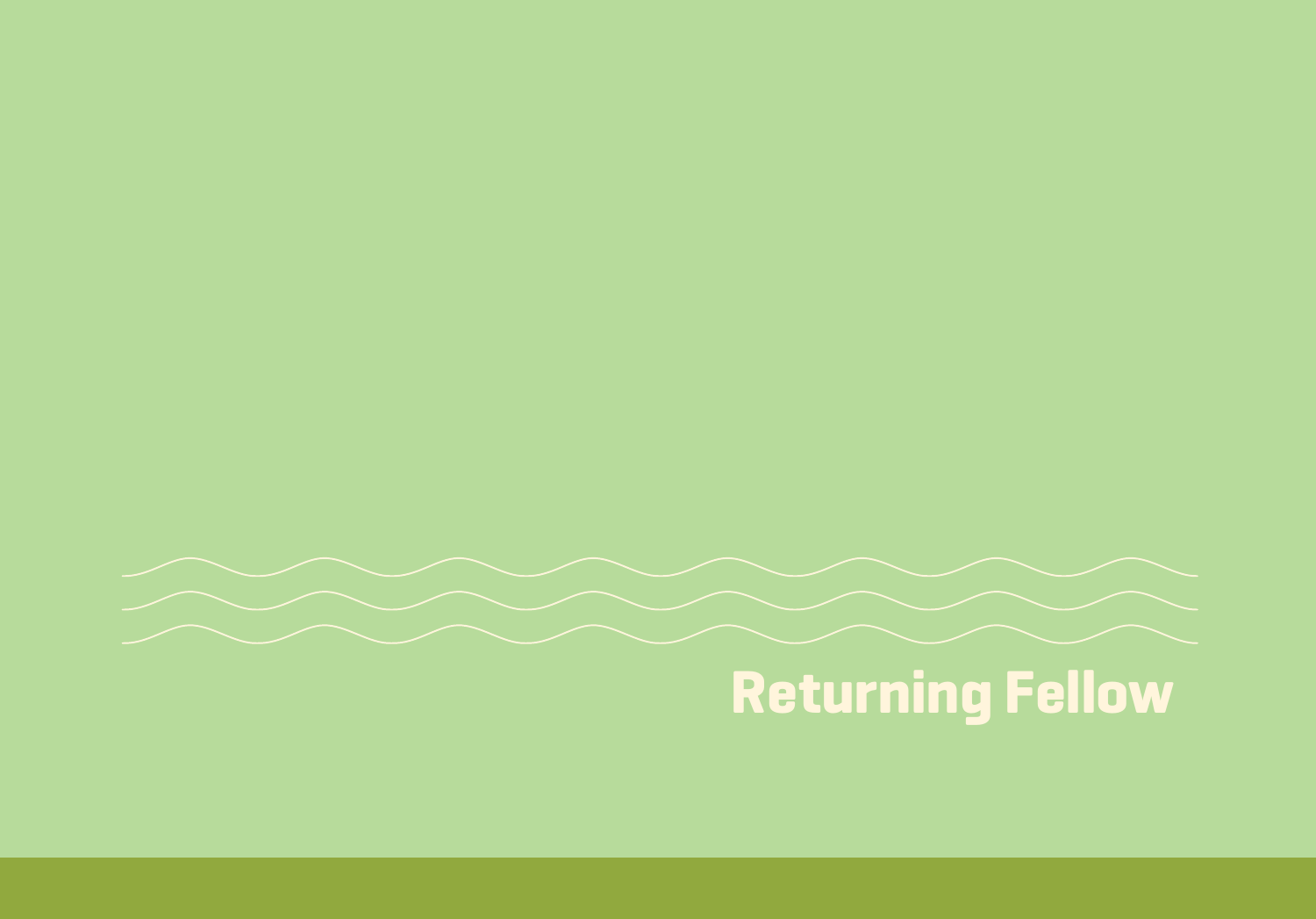[frontierfellowship.org](http://www.frontierfellowship.org) Ethnographic Folklorist

### **Thomas Richardson**

#### *Santa Fe, NM*

an M.A. in ethnomusicology and is Folk Art, and the Birthplace of County currently completing his Ph.D. in Music Museum. He is currently folklore from Indiana University. an independent folklorist and He has worked for Traditional Arts documentarian based in Santa Fe, NM. Indiana, Utah Folk Arts Program, New

Thomas Grant Richardson holds Mexico Arts, Museum of International





#### What about Green River & the Frontier Fellowship excites you most?

Everyone has a story to tell, but not everyone is given the chance, or asked the questions they want to answer. I am excited by getting communities to connect in ways they hadn't previously, and to provide technical and narrative help to turn these conversations into something that has a greater impact for those in the community, as well as those visiting. Southern Utah is often exalted for its natural beauty. I'm excited about telling the world about its residents.